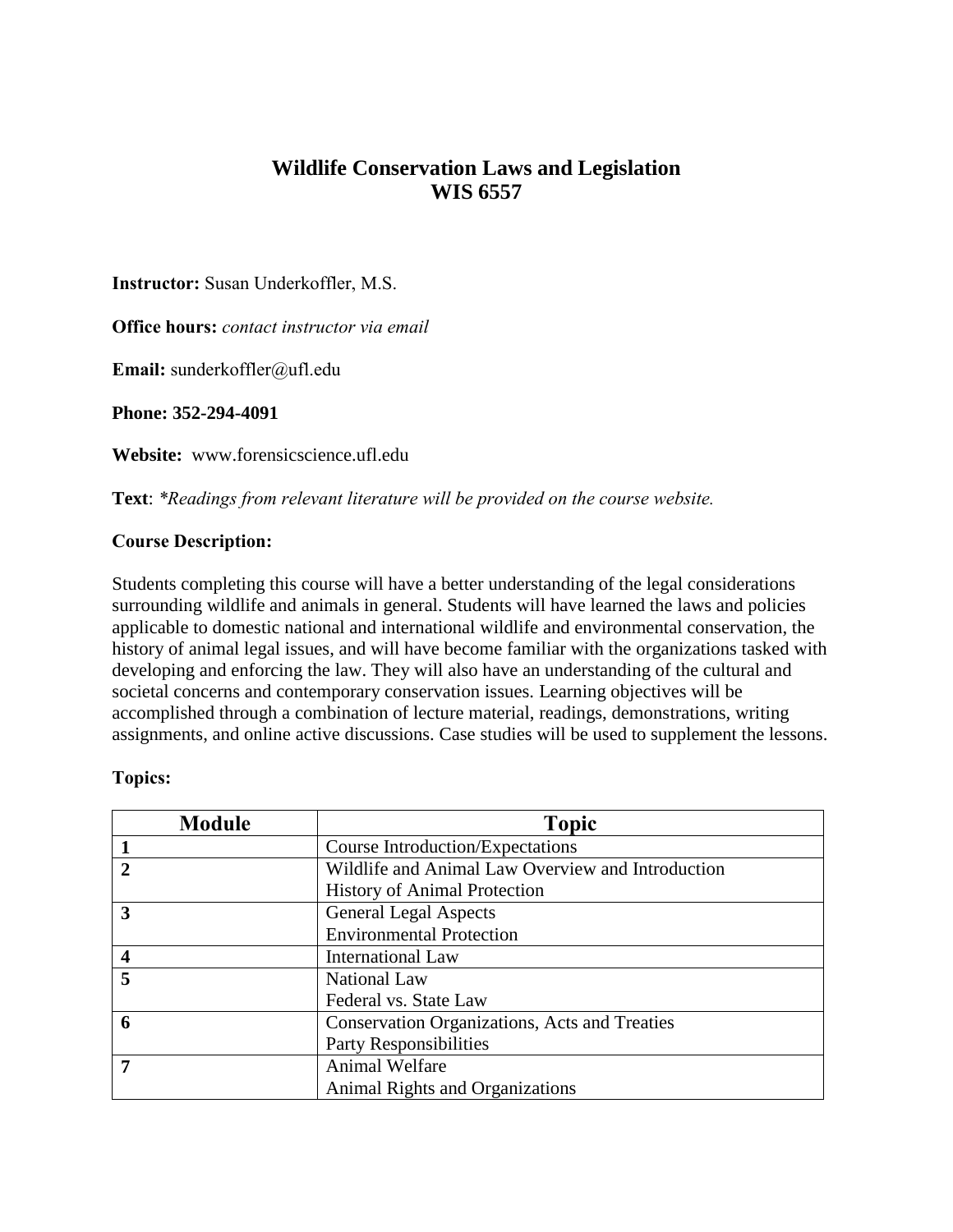| 8  | Midterm Exam                                    |
|----|-------------------------------------------------|
| 9  | Societal Pressure and Opinion                   |
| 10 | <b>Religious Beliefs and Practices</b>          |
|    | <b>Cultural Influences</b>                      |
|    | <b>Tribal Concerns</b>                          |
| 11 | <b>Legal Aspects of Poaching</b>                |
|    | Is the Punishment Enough?                       |
|    | <b>Reducing Demand</b>                          |
| 12 | Human-Animal Conflict                           |
|    | Harvesting vs. Conserving                       |
|    | Animals in Captivity                            |
| 13 | <b>Expert witness Testimony</b>                 |
|    | <b>Courtroom Procedures</b>                     |
|    | Prosecution and Defense                         |
| 14 | Strengths of and Challenges of the Legal System |
|    | The Future                                      |
| 15 | Final Exam                                      |

### **Getting Started:**

To get started, briefly introduce yourself via the discussion board located in the left-hand menu on the homepage of the course. Once you have responded to the Introduction you will then go to the first module. Read through the course content and any required reading listed in the module introduction. Do not hesitate to contact your instructor at any time if you need guidance; if you are unsure about the focus of the assignment; if you have assignment questions or questions relating to the course content. If you don't tell us you need help, we can't help you!

#### **Revision and Notes:**

As you go through the semester, keep copies of important emails, bulletins and assignments you may use for revision as these will be purged from the course at the end of the semester. We recommend you make a copy of the course modules since this will be the only access you will get to these materials. We will not be able to provide you with copies of course content once the course is removed from your account.

#### **Course Assignments:**

This class consists of a large amount of material. Each week there will be either two discussion questions posted in the discussion forum of the course website. A weekly response from each student is mandatory and will account for a 10% course participation grade.

A research project consisting of 8-10 double-spaced, typewritten pages will be assigned during the second week of class and will be due the final week of class for a total of 30% of the course total grade. It will require students to do research outside the provided materials for class and will incorporate most of the lessons of the course. Any supplemental material for the research project (reference page, photographs, maps, etc.) will not be included as part of the 8-10 pages.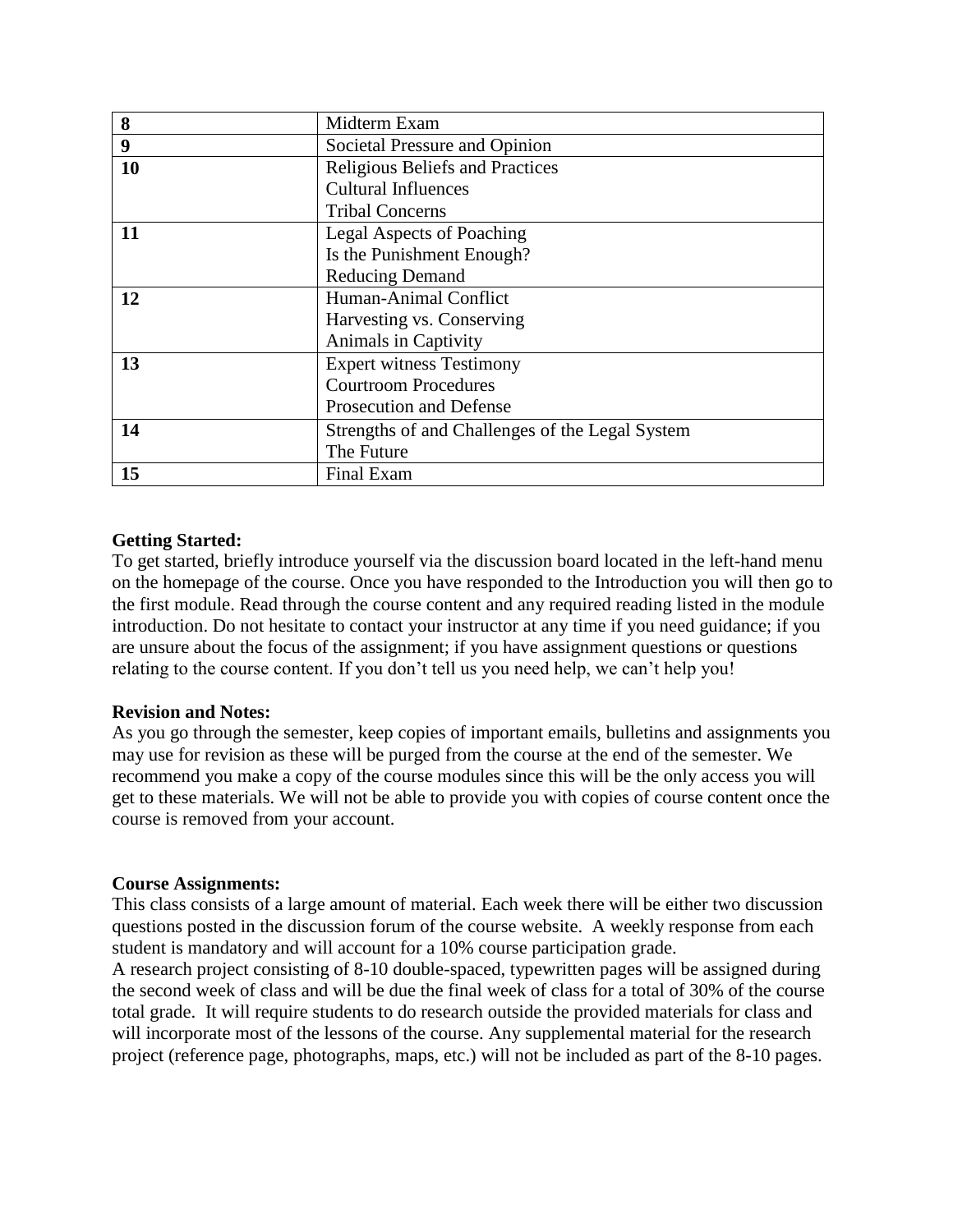The examinations, a midterm and a final, will be multiple choice and open-book and the use of the assigned module readings, lecture notes, and the module lectures (which will remain accessible until after the last examination) is permitted. Each exam is 30% of the total course score. Exams will be posted in Sakai. The total course grade will consist of the research project (30%), midterm (30%), final (30%), and weekly discussion posts (10%).

#### **Assignment Deadlines:**

Please review the information regarding the policy for missed deadlines in the section on Instructional Policies. In some courses content modules may be released before the scheduled calendar date to help those who need to work ahead because of work commitments, court appearances, and work related travel. If a module is released ahead of time, the deadline for the assignment and exam will remain the same as it is on the course calendar.

#### **Communication:**

Course Email, not the discussion board, should always be used contact the faculty or staff if you have a problem of a personal nature. If you are having technical problems with the course content (downloads, etc) or you are unable to access your course interface, please contact us directly, and please don't spend hours trying to get something to work as this will only lead to frustration. We don't want any of you to be offline for any length of time. Contact us as soon as you can so we can check it out and help you. If you are experiencing difficulty with your access to course email then please email your course instructor directly via regular email. In that email, make sure you give your name and the name of your course. Please respond to all emails from your instructor or TA. When we email you we are usually contacting you because we want to help you. If you have a question about your grade, an exam, or assignment question, please email us and we'll be happy to help you.

#### **Bulletin Board:**

The course bulletin board can be used to post content related questions and assignment materials when necessary. Please ask me questions any time; I am here to help you. Please do not use the community forum to ask specific questions about your current course content, assignments etc. It's VERY important that you read all the discussion bulletins that have been posted. I will use this site to post important information relating to content or exam changes, deadlines etc. Since postings can accumulate quickly, please login each day to stay on top of these postings or you may miss important information. Please make sure you don't post assignments that are supposed to be submitted to the assignment drop box. If you accidentally do, email me as soon as you can and I'll delete it for you.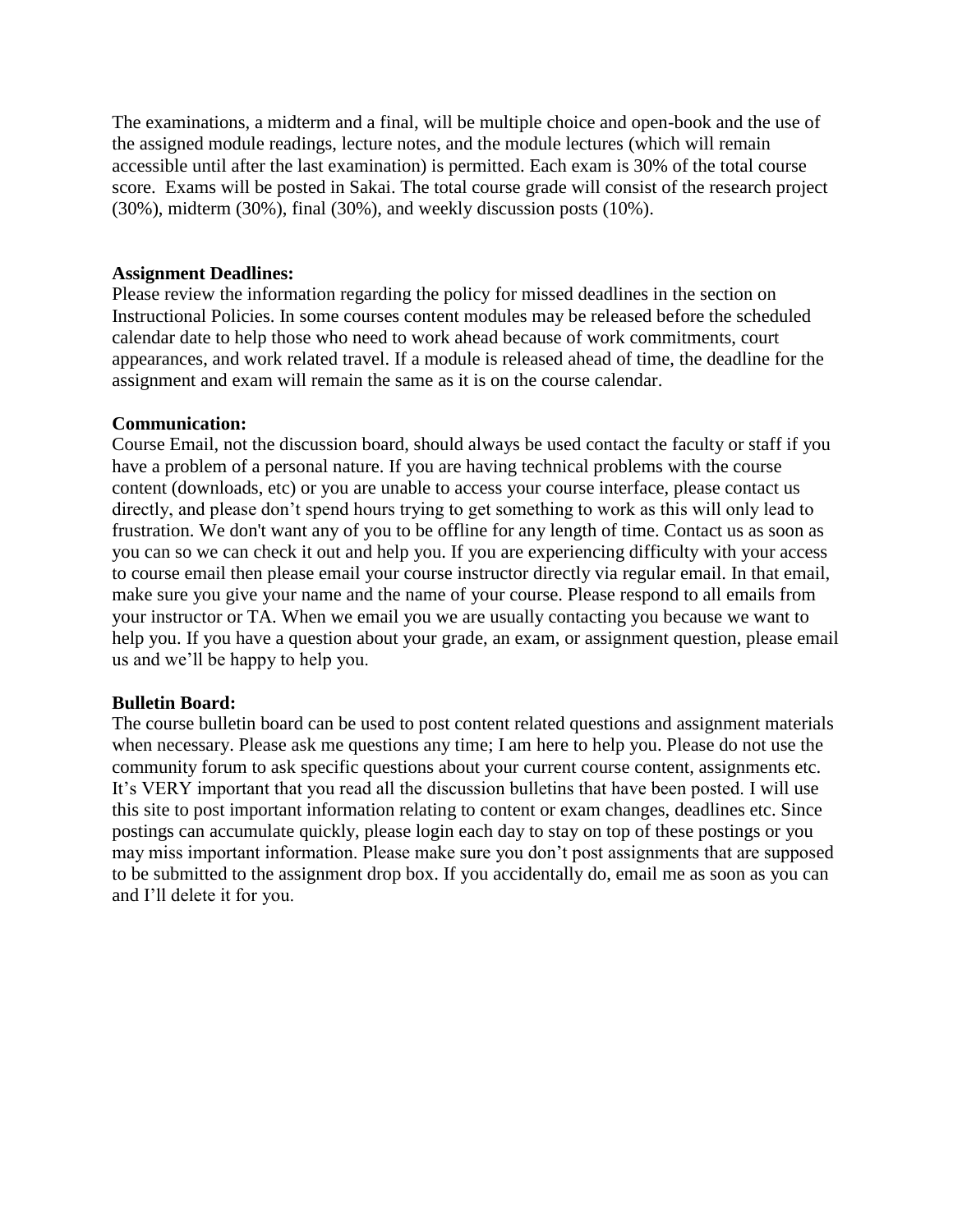#### **Grading:**

Students will be graded based on two exams, a midterm and a final, each worth 30% of the total course grade. A response in the discussion section of the course website for each of the 2 weekly discussion questions is mandatory and these responses will account for a participation grade equal to 10% of the total course score. Additionally, the research project will account for 30% of the total course score. All written answers must be completed in your own words. Copying from other sources is not acceptable and may be considered plagiarism. Failure to complete an assignment in your own words may result in you receiving a score of 0 (zero) for the assignment. If you lose your internet connection during your exam time and scores are not recorded simply email the instructor for assistance. Always include your name when communicating with the course instructor. Students will receive individual feedback on points lost on the assignments. The comments of the TA or professor can be viewed on the assignment submission page for the corresponding module found on the last page of each module. Students can check their progress in the course by viewing their grade records via the course interface.

Grades will be assigned as follows:

A 90% or Above A- 88 - 89% B+ 85 - 87% B 80 - 84% B- 78 - 79%  $C+ 75 - 77\%$ C 70 - 74%  $C - 68 - 69 %$  $D+ 65 - 67%$  $D$  60 - 64% D- 58 - 59%  $E < 58$ 

#### **Grading:**

Students will be graded based on two exams. Students will receive individual feedback on points lost on the assignments. The comments of the TA or professor can be viewed on the assignment submission page for the corresponding module found on the last page of each module. Students can check their progress in the course by viewing their grade records via the course interface.

Registrar's Grade Policy regulations at <http://www.registrar.ufl.edu/catalog/policies/regulationgrades.html>

#### **Makeup Policy:**

Make up assignments are not usually given, but may be at the discretion of the course instructor after evaluation of the circumstances leading to the request.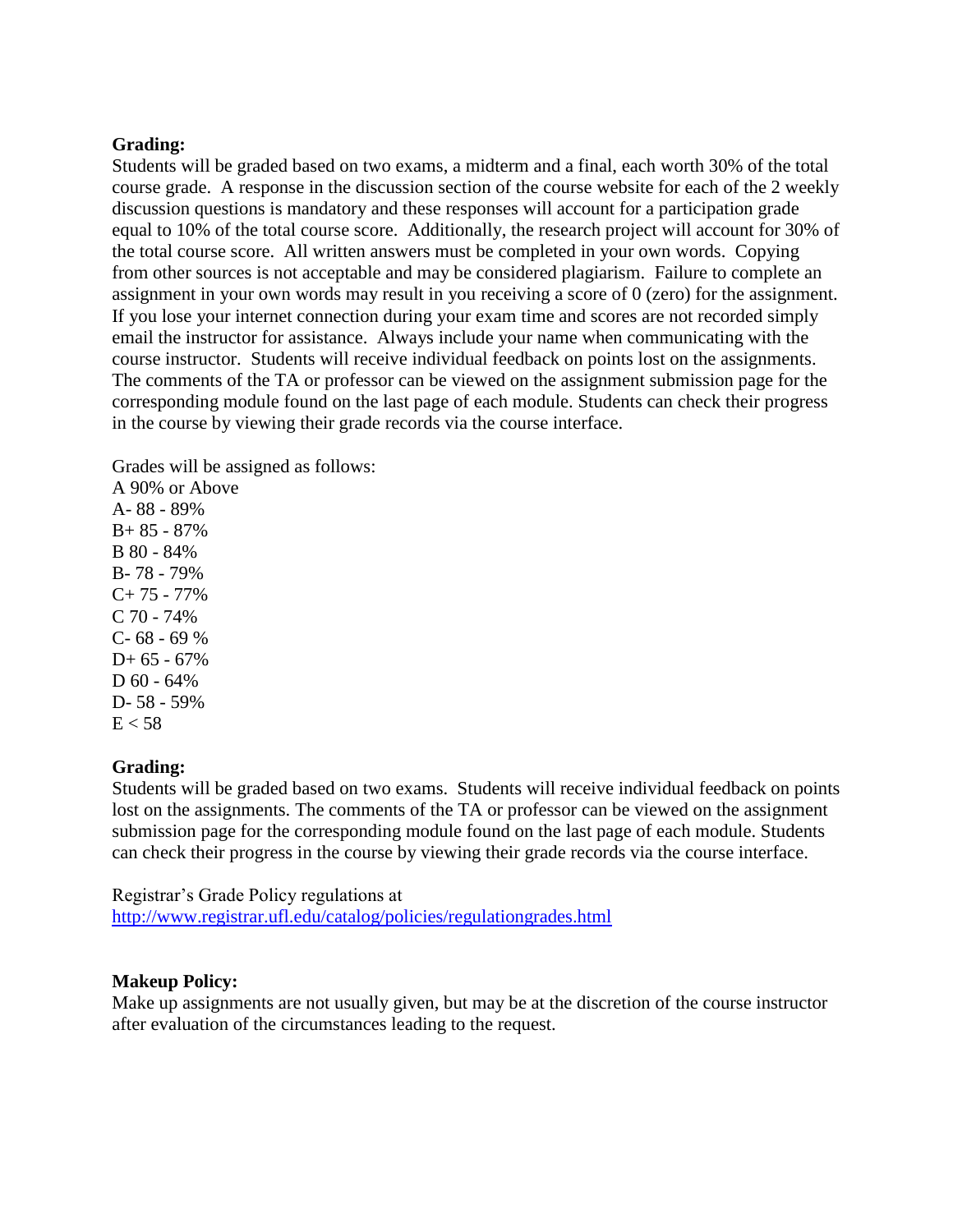#### **Grade Changes:**

Grades will be changed only when a grading error has been made. If you think an error has been made, you should email the instructor as soon as possible. Your entire assignment will then be re-graded.

#### **Instructional Policy:**

This course is part of the distance education program at the University of Florida. Instead of traditional lecture format, the medium for communication between course instructors, teaching assistants and students will be via Sakai, a user friendly Web-based classroom management tool.

**Attendance Policy**: Students must participate in the bulletin board discussions, and are required to visit the course website daily for important updates and bulletins. Requirements for class attendance and make-up exams, assignments, and other work in this course are consistent with university policies that can be found in the online catalog at:

*https://catalog.ufl.edu/ugrad/current/regulations/info/attendance.aspx*

**Class Participation**: Students are expected to constructively join in bulletin board discussions with appropriate preparation, to post interesting and relevant information on the class bulletin board, and to interact professionally with their classmates.

**Performance Expectations**: Students are expected to produce quality work of a standard comparable to any graduate level didactic course. Bulletin postings and discussions must be legible, constructive and appropriate. Students are required to think for themselves and will be expected to complete assignments that require the application of logic and reasoning skills when the answer may not be found in a book or the course notes.

**Plagiarism**: Plagiarism includes any attempt to take credit for another person's work. This includes quoting directly from a book or web site, without crediting the source. Sources should always be referenced, a link to the website added, or quotation marks placed around the material. However, we expect more than simply cutting and pasting in this graduate level course. Students are expected to review, evaluate and comment on material they research, rather than simply copying relevant material. Your work will be graded accordingly.

**Assignments**: While we understand that our students have other work and personal commitments, we expect every effort to be made to meet these deadlines. If for some reason, because of circumstances beyond your control, you are unable to meet an assignment deadline, students should e-mail the professor and explain the situation in advance. Being consistently late in submitting assignments disrupts the discussion of topics on the bulletin board and will therefore result in loss of marks for that assignment up to a full letter grade. If you email us we will work with you around the deadline. If you have outstanding assignments at the end of the semester we will send you a follow up email as a reminder and as a means to determine your plans for completion. If you do not respond to us before the final day of classes you will be assigned a grade based on the completed assignments.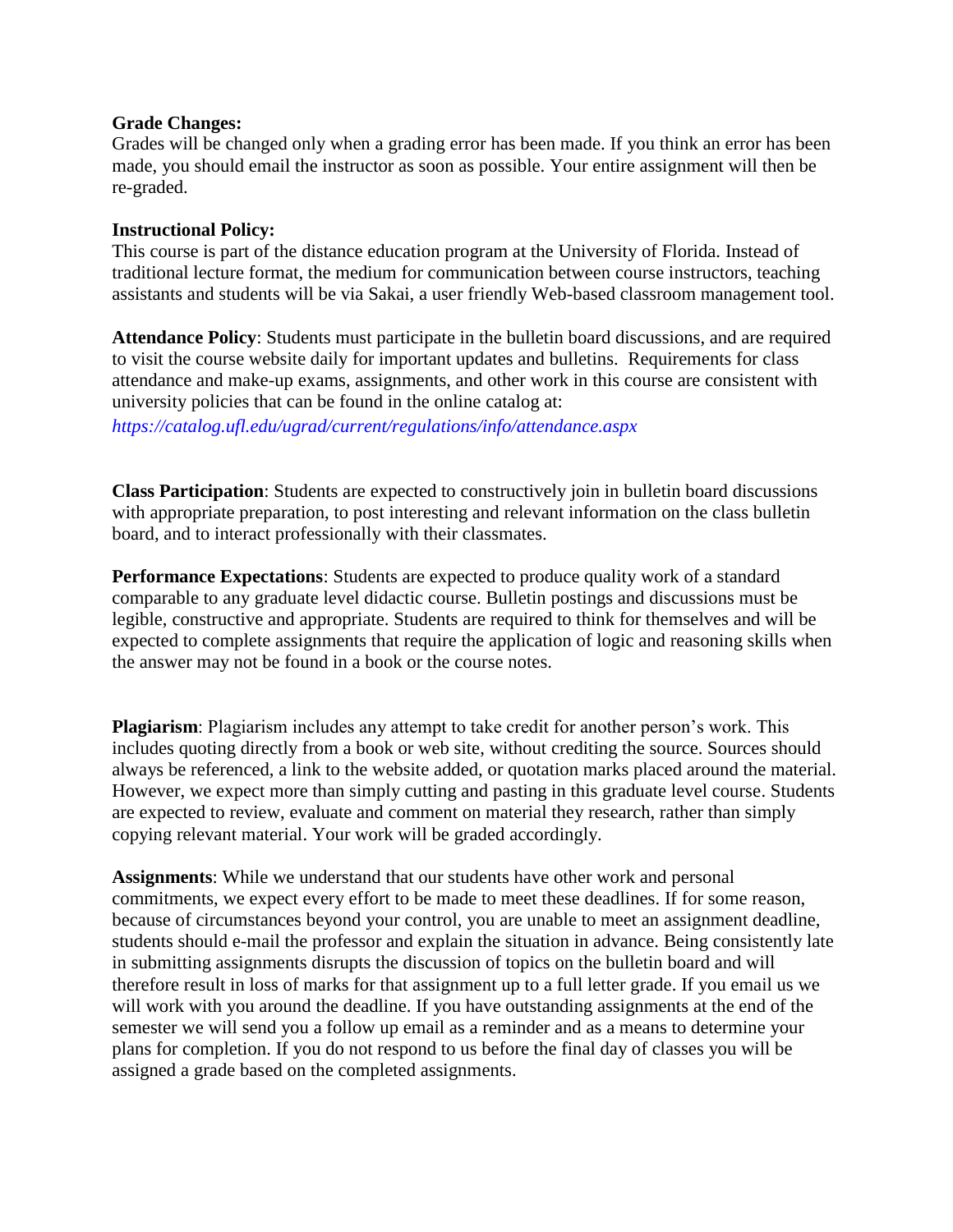**Incomplete grades**: Under special circumstances, if a student is unable to finish a course before the end of the semester we may be able to assign an incomplete grade. An incomplete grade is a non punitive grade assigned at the discretion of the course instructor. In this course an incomplete grade may be assigned if 1/3rd or more of the course assignments have been completed and if the student has remained in communication with TA's and instructors throughout the course, or has made an effort to request an incomplete grade. If an incomplete grade is assigned, outstanding assignments must be completed by the end of the next semester. If the assignments are not completed in this time you will be assigned a grade based on the completed assignments.

# **Drop Dates:** consult the UF Calendar of Critical Dates at

<http://www.forensicscience.ufl.edu/Students/Dates.asp>

Students must inform us that they are withdrawing from a course to ensure appropriate tuition reimbursement. Deleting yourself from the course roster does not officially withdraw you from a course.

### **Important Dates:**

For Assignment deadlines - see the course Calendar in WebCT. For other important dates, consult the UF Calendar of Critical Dates and <http://www.registrar.ufl.edu/>

# **Additional information on the University of Florida Grades and Grading Policies may be found at:**

<https://catalog.ufl.edu/ugrad/current/regulations/info/grades.aspx>

"Students requesting classroom accommodation must first register with the Dean of Students Office. The Dean of Students Office will provide documentation to the student who must then provide this documentation to the instructor when requesting the accommodation"

*University's Honesty Policy (cheating and use of copyrighted materials)*

*Academic Integrity – Students are expected to act in accordance with the University of Florida policy on academic integrity (see Student Conduct Code, the Graduate Student Handbook or this web site for more details:* 

*[www.dso.ufl.edu/judicial/procedures/academicguide.php\)](http://www.dso.ufl.edu/judicial/procedures/academicguide.php).* 

*Cheating, lying, misrepresentation, or plagiarism in any form is unacceptable and inexcusable behavior.*

> *We, the members of the University of Florida community, pledge to hold ourselves and our peers to the highest standards of honesty and integrity.*